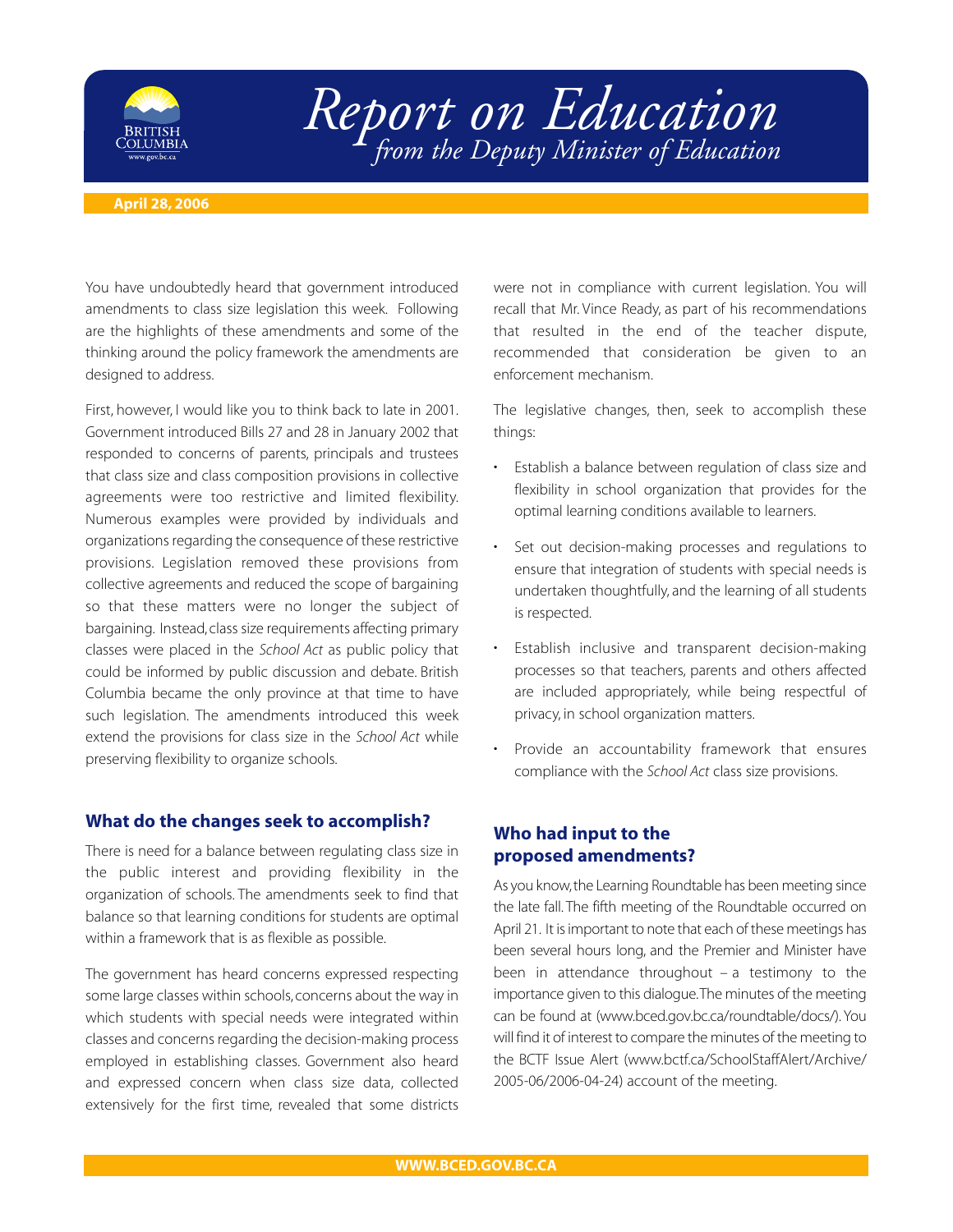At the meeting of April 21, the Premier put a number of questions to the member organizations (BCTF, BCPVPA, BCSSA, BCSTA and BCCPAC) regarding the issues affecting learning conditions. Not surprisingly, there was not a consensus view regarding these questions. The Premier was clear that he did not expect consensus considering the divergent view of the partners. He did remind the Roundtable that it did not replace government and was not a decision-making body.The Premier committed that he and Minister Bond would consider all they had heard and decide on the next steps. The Premier was clear that the discussion of the best learning conditions to attain the best learning results was ongoing.The amendments introduced this week are one step on the path to improving student learning.

## **What changes are proposed in the amendments?**

Of course we will not know what changes will result until the Legislature deals with the amendments in the Bill. Then a detailed analysis of the impact of any approved amendments can be undertaken. We know the following about what is being tabled in the legislature.

- No change to the K-3 class size maximums and averages that have been in place.
- A new class size maximum of 30 students in grades 4 to 7 and a reduced district maximum average for this cohort of 28.
- Provisions for class sizes in grades 4 to 7 to exceed 30 if the superintendent and principal confirm that the learning conditions are appropriate and the teacher of that class agrees.
- A limit of three students entitled to an Individual Education Program in each  $K - 12$  class, with the provision to exceed this limit if the superintendent and principal confirm that the learning conditions are appropriate and consult with the teacher of the class.
- Requirements for the principal to engage the School Planning Council in discussions of the organization of classes over 30 during school organization and when a new student enrolls during the school year.
- Requirement of the superintendent to report class sizes to the Board and District Parent Advisory Council and, subsequently, the Board to the Minister.
- Requirements of the Minister to make public the report submitted by the Board.
- Provision for the appointment of a Special Administrator when the Minister has reason to believe that a Board is not compliant with the requirements of the legislation. The Special Administrator has the ability to require the Board to vary the organization of classes so as to comply with the requirements.
- Provision for review of the impact of the amendments within one year.

This is a layman's overview of the provisions of the proposed amendments and each principal should seek guidance from the superintendent with respect to application of any amendments enacted.

## **What was the thinking behind these proposals?**

Respecting intermediate class sizes, all the partners agreed that this level was a pressure point for class size.The partners did not have a common view on how to address that pressure point. There are over 600 grades 4 to 7 classes with more than 30 students.All of those students spend every day together all day. There were also a number of grades 8 to 12 classes with more than 30 students, but those students often benefit from one large class by having flexibility to take a rich program of electives in other smaller classes. In many cases, grades 8 to 12 classes that are larger function quite well and are no cause for significant concern for learning conditions.